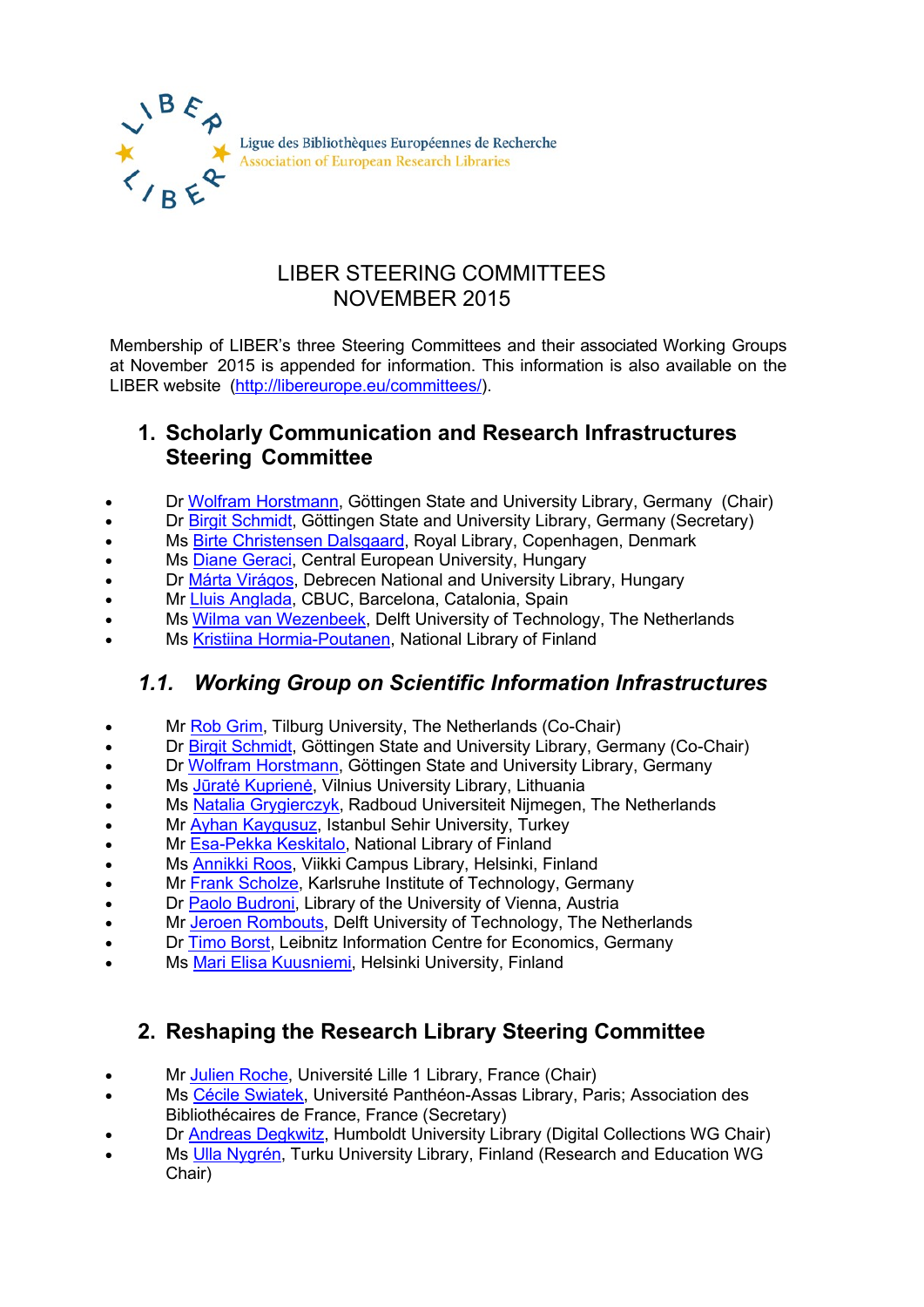- Mr Marc [Martinez,](mailto:%20marc.martinez@univ-lyon3.fr) Université Jean Moulin Lyon 3 Library, France
- Mr Julien [Roche,](mailto:julien.roche@univ-lille1.fr) Université Lille 1 Library, France (Leadership and Workforce Development Chair)

### *2.1. Working Group on Digital Collections*

- Dr [Andreas Degkwitz,](mailto:andreas.degkwitz@ub.hu-berlin.de) Humboldt University Library (Chair)
- Mr Martin [Moyle,](mailto:m.moyle@ucl.ac.uk) UCL (University College London), UK
- Ms Arja [Tuuliniemi,](mailto:arja.tuuliniemi@helsinki.fi) National Library of Finland
- Mr **Bruno Sagna**, National Library of France
- Mr [Jasper](mailto:Jasper.Faase@KB.nl) Faase, National Library of the Netherlands
- Dr Mike [Mertens,](mailto:mike.mertens@rluk.ac.uk) Research Libraries UK (RLUK), UK
- Mr Roger [Jøsevold,](mailto:Roger.Josevold@nb.no) National Library of Norway

#### *2.2. Working Group on Leadership and Workforce Development*

- Mr Julien [Roche,](mailto:julien.roche@univ-lille1.fr) Université Lille 1, France (Chair)
- Ms Astrid [Verheusen,](mailto:astrid.verheusen@kb.nl) National Library of The Netherlands, The Netherlands
- Mr Hans [Geleijnse,](mailto:hans.geleijnse@uvt.nl) University of Tilburg, The Netherlands
- Mr John [Tuck,](mailto:john.tuck@rhul.ac.uk) Royal Holloway, University of London, UK
- Ms Petra [Haetscher,](mailto:petra.haetscher@uni-konstanz.de) University of Konstanz, Germany
- Ms [Valerie](mailto:valerie.mallet@univ-lorraine.fr) Mallet, University of Lorraine, France
- Ms [Jenny Samuelsson,](mailto:%20jenny.samuelsson@ltu.se) Luleå University of Technology/Swedish Librarian Association, Sweden

#### *2.3. Working Group on Research and Education*

- Ms Ulla [Nygrén,](mailto:ulla.nygren@utu.fi) Turku University Library, Finland (Chair)
- Dr Christopher [Skelton-Foord,](mailto:christopher.skelton-foord@durham.ac.uk) Durham University Library and Heritage Collections, UK
- Ms [Margareta](mailto:margareta.hemmed@ub.gu.se) Hemmed, Gothenburg University Library, Sweden
- Ms Susanne [Dalsgaard](mailto:sk@sam.au.dk) Krag, Aarhus University Library, Denmark
- Ms Anna [Zuñiga](mailto:azuniga@uoc.edu) Ruiz, Universitat Oberta de Catalunya, Spain
- Ms [Kristina](mailto:Kristina.Pai@ut.ee) Pai, University of Tartu Library, Estonia

# **3. Advocacy and Communications Steering Committee**

- Mr Wilhelm [Widmark,](mailto:wilhelm.widmark@sub.su.se) Stockholm University Library, Sweden (Chair)
- Dr Birgitta [Hellmark-Lindgren,](mailto:Birgitta.Hellmark-Lindgren@sub.su.se) Stockholm University Library, Sweden (Secretary)
- Dr Paul [Ayris,](mailto:p.ayris@ucl.ac.uk) UCL (University College London), UK
- Mr Stefan [Engström,](mailto:se@biblioteksforeningen.org) Swedish Library Association, Sweden
- Ms [Magdalena](mailto:magdalena.getler@ed.ac.uk) Getler, University of Edinburgh, Scotland, UK
- Ms Zofia [Dzwig,](mailto:z.e.dzwig@tudelft.nl) Technical University of Delft, The Netherlands
- Ms [Friedel](mailto:friedel.grant@kb.nl) Grant, LIBER, The Netherlands